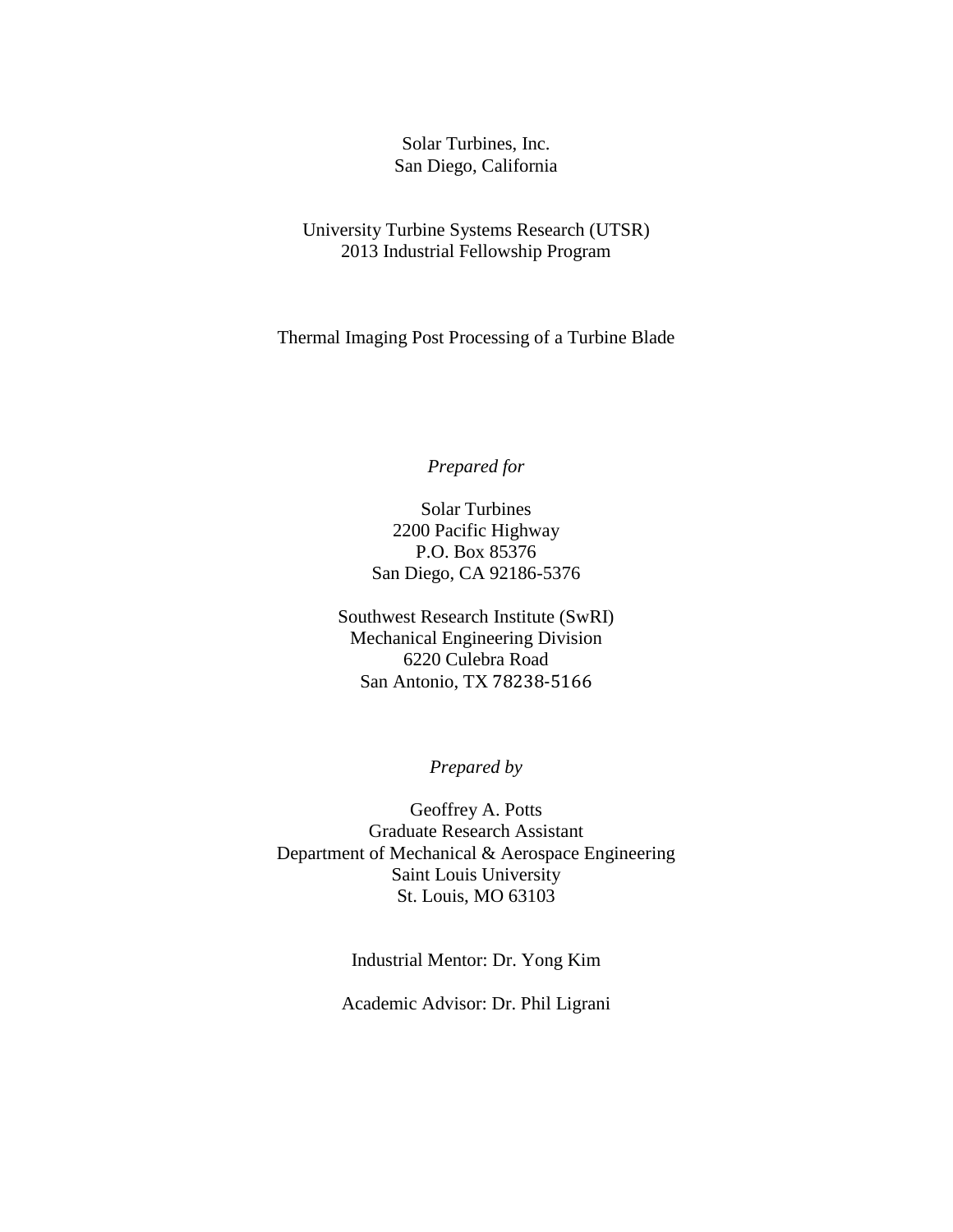## **1. Abstract**

This report discusses the results of a thermal paint test performed on a 5x scaled turbine blade model. The primary test objective was to study blade cooling schemes, specifically in the leading edge, using transient liquid crystal paint. A secondary objective was to validate past blade tests by comparing heat transfer coefficient results. This blade model includes casting fillets on the swirl slots and leading edge trip as well as fully modeled trailing edge slot geometry and a full pin fin array.

Significant findings from this study include the following:

- The 5x scaled blade with an added trip strip and widened swirl cool slots shows an average 28% increase in Nusselt number (Nu) across the leading edge compared to the current blade.
- Adding realistic casting geometries had a small effect on heat transfer characteristics across the leading edge, showing a 3-4% drop in averaged Nu from an otherwise similar model.
- Application of the 5x scaled model results to an ANSYS thermal model shows a drop in leading edge temperature of approximately 23°F from the current blade.

## **2. Introduction**

A turbine blade design experienced higher temperatures than expected in the leading edge region. It was hypothesized that the high temperatures were from low swirl cooling performance due to deviations from design intent during casting. Since this time, improving leading edge durability has been a principal concern. To this end, this thermal imaging test of a scaled blade model has been performed. In addition, a thermal model of the blade has been constructed in ANSYS Workbench with boundary condition application and processing performed in ANSYS Mechanical APDL. This document details the findings of the transient liquid crystal test performed on a 5x scaled stereolithography (SLA) model of the blade, and its application to the ANSYS thermal model. Discussion on the implications of the results of the test is presented.

## **3. Testing**

## 3.1 Test Setup

A 5x scaled model of the turbine blade has been created. Liquid crystal paint was applied to the internal passages of the blade and thermocouples were installed. Solar's thermal imaging rig for scaled turbine blades was used. Figure 1 shows the final test setup for the 5x model experiment.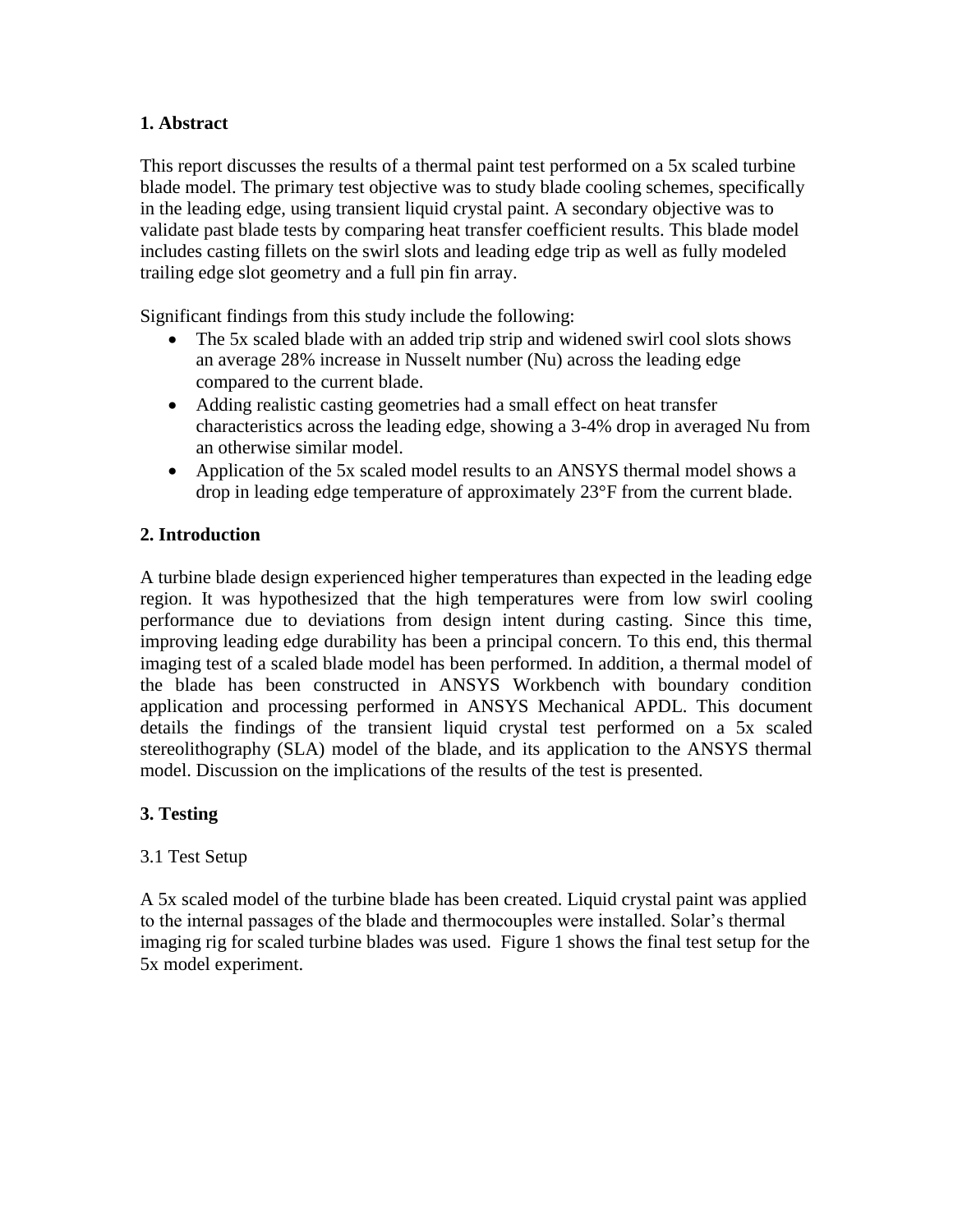

**Figure 1. Final set-up for 5x liquid crystal paint test**

## 3.2 Instrumentation

A total of fifteen .020" open-tip, T-type thermocouples were inserted from the pressure side of the blade and fixed in place using epoxy. Figure 2 displays the instrumentation tag names and locations of the installed thermocouples. Figures 3 and 4 show a cross section and side view of the blade highlighting the locations of thermocouples one through nine. Three Sony Handycam DCR-VX2100 cameras were used to film parts of the blade as shown in figure 5. Camera A captures the pressure side, camera B the leading edge, and camera C the suction side of the blade. Figure 6 shows the model fully instrumented and stationed for its test.



**Figure 2. Instrumentation location and labels for Blade 5X SLA Model**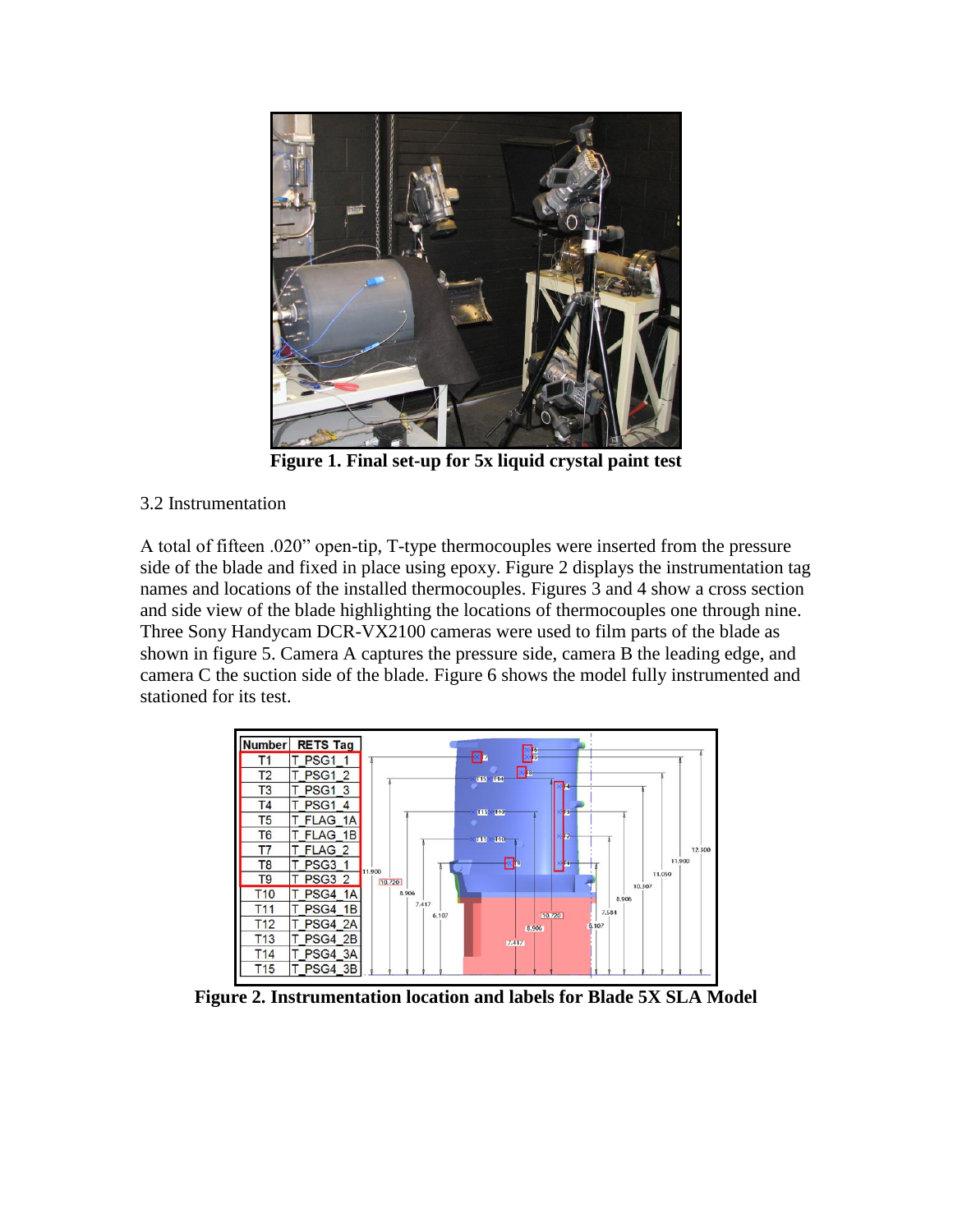



**Figure 3. Cross section view showing TC locations 1-4** 

**Figure 4. Side view showing TC locations 5-9**



**Figure 5. Three camera views**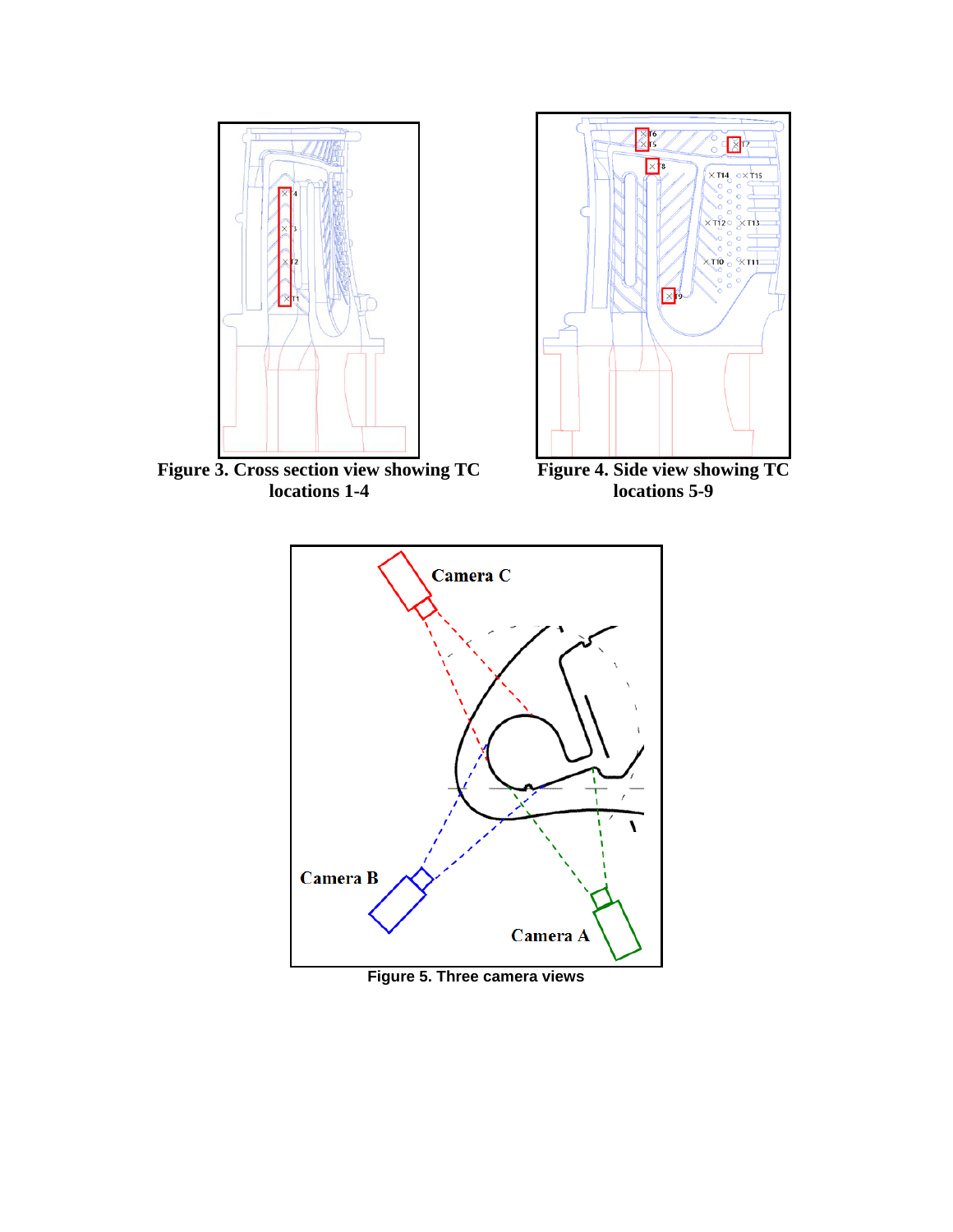

**Figure 6. Fully instrumented model**

# 3.3 Test conditions

The test conditions analyzed in this investigation are listed in table 1. For the 5x model, tests were performed at flow rates of .042, .060, and .077 lbm/s corresponding to Reynolds numbers of 27,510, 38,983 and 49,275 respectively.

|                                 | ້<br>ີ             |                           |                                  |                               |
|---------------------------------|--------------------|---------------------------|----------------------------------|-------------------------------|
| Model                           | <b>Description</b> | <b>Flow Rate</b><br>[pps] | <b>Reynolds</b><br><b>Number</b> | <b>Camera</b><br><b>Views</b> |
| $5X$ SLA w/ Trip Strip + Fillet |                    |                           |                                  |                               |
| Geometry                        | Low                | 0.042                     | 27510                            | A, B, C                       |
| 5X SLA w/ Trip Strip + Fillet   |                    |                           |                                  |                               |
| Geometry                        | Nominal            | 0.060                     | 38983                            | A, B, C                       |
| $5X$ SLA w/ Trip Strip + Fillet |                    |                           |                                  |                               |
| Geometry                        | High               | 0.077                     | 49275                            | A, B, C                       |
| 6X SLA w/Trip Strip             | Nominal            | 0.072                     | 38369                            | B                             |
| 6x SLA As-Cast                  | Nominal            | 0.072                     | 38369                            | В                             |

**Table 1. Test matrix detailing all data reduced in this investigation**

# **4. Results**

## 4.1 5x Scaled SLA Model: Local Nusselt Number Results

Figures 7-9 show local Nusselt number contour plots for each camera view based on liquid crystal test results for the 5x scaled model. The results for three mass flow rates are displayed. Figure 7 shows contour plots for the .042 lbm/s case corresponding to a Reynolds number of 27,510. The dashed box on the plots shows the area to be laterally averaged for further comparison between tests. Figure 8 shows contour plots for the same camera views at a mass flow rate of .060 lbm/s which corresponds to a Reynolds number of 38,983. Figure 9 shows the results with a mass flow rate of .072 lbm/s corresponding to a Reynolds number of 49,275. Figure 10 shows camera B results for each flow rate side by side for ease of comparison. A key trend is that the Nusselt number distributions along the leading edge in all three flow rates are uniform from one swirl cooling passage to another.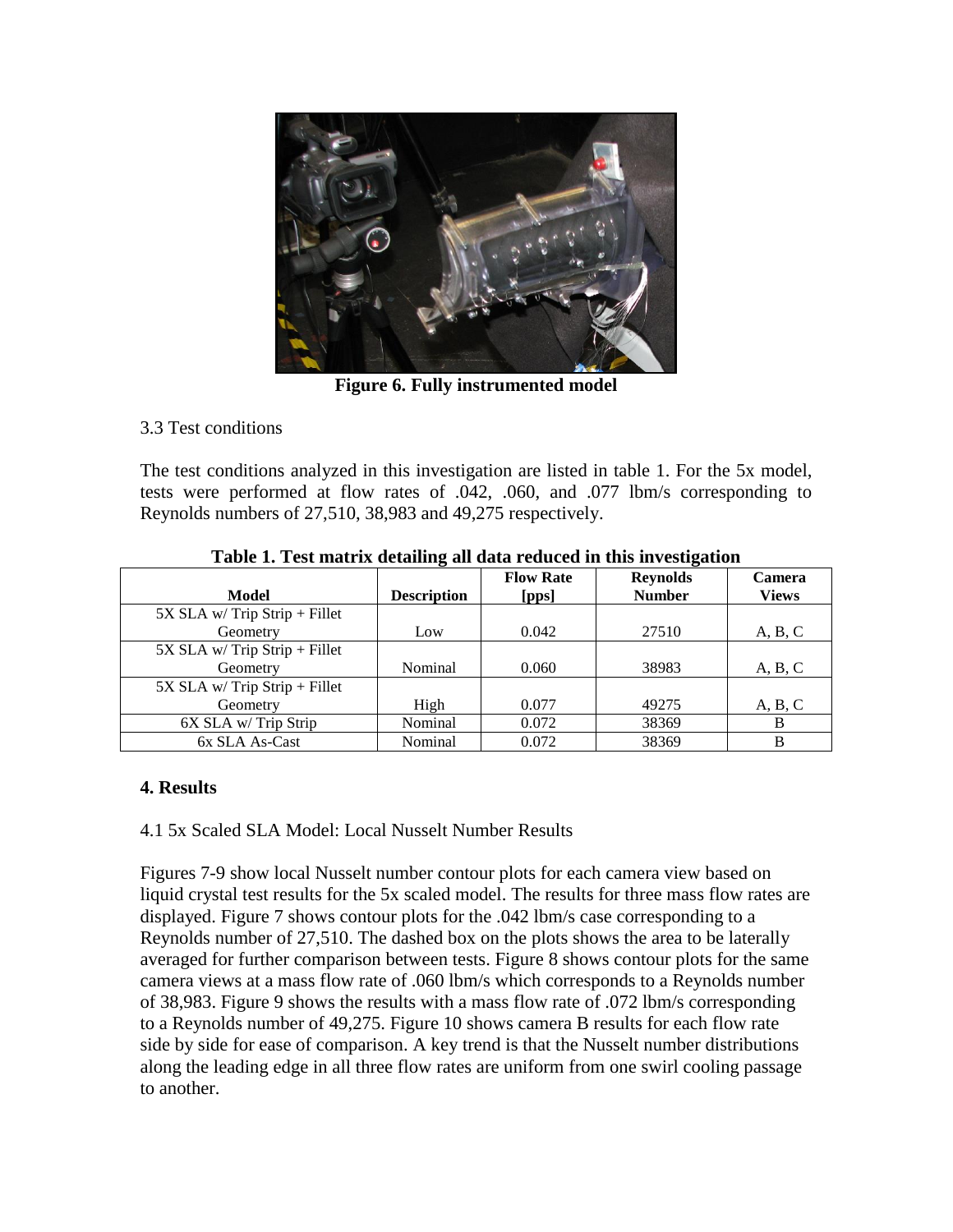

**Figure 7. Local Nu plot for 5X SLA w/ TripStrip + Fillets for .042 pps @ Re = 27510**



Camera View C **Figure 8. Local Nu plot for 5X SLA w/ TripStrip + Fillets for .060 pps @ Re = 38983**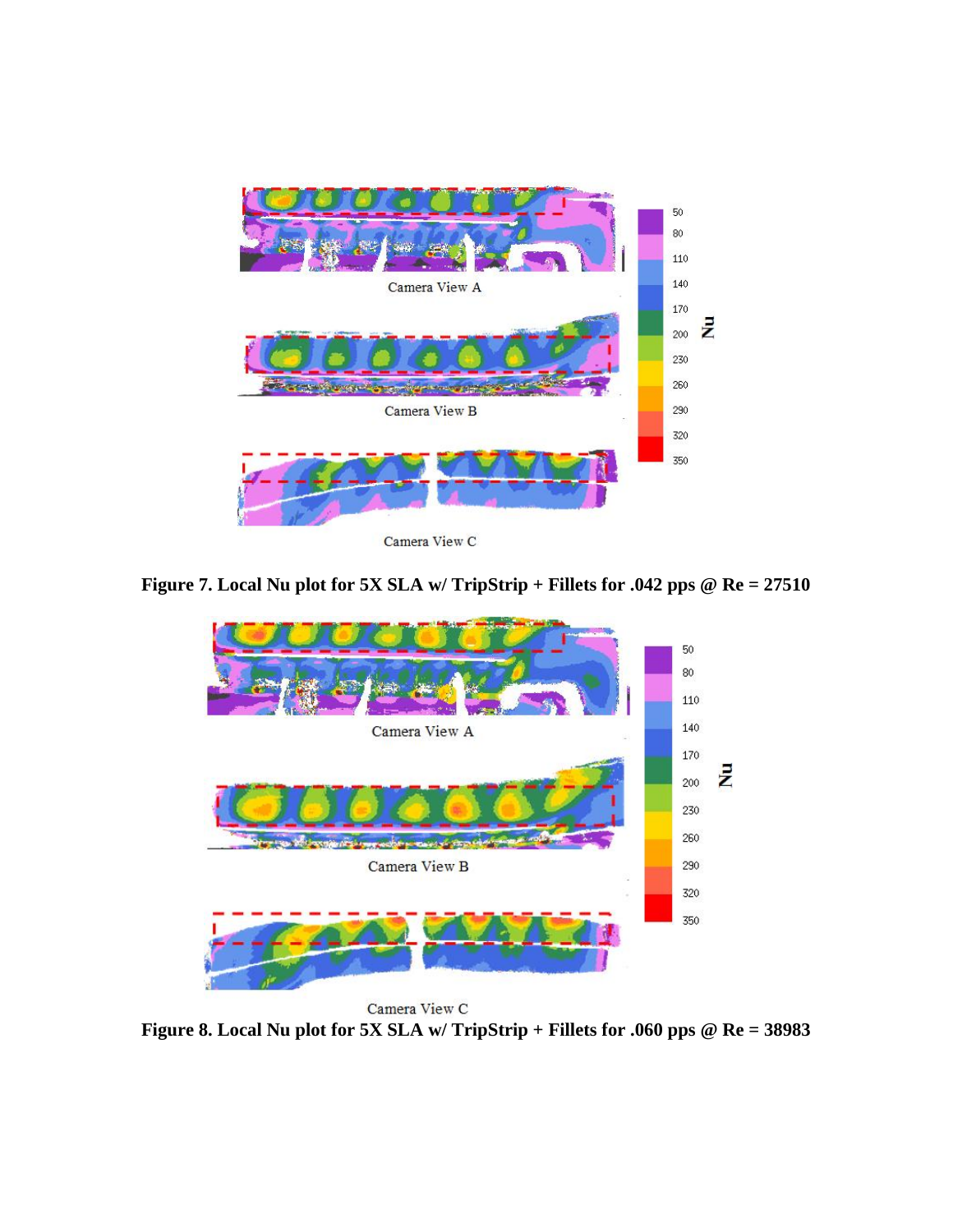

Camera View C

**Figure 9. Local Nu plot for 5X SLA w/ TripStrip + Fillets for .072 pps @ Re = 49275**



## **Figure 10. 5x Model local Nu results**

4.2 5x Scaled SLA Model: Laterally Averaged Nusselt Number Results

For direct comparison between flow rates, laterally averaged Nusselt number data is plotted against a non-dimensional axial length. This non-dimensional axial length used as the horizontal scale in all time plots represents the beginning (0) and end (1) of the leading edge passage as shown in figure 11. Figure 12 compares the laterally averaged Nu at the three different mass flow rates. Again, the Nu distribution between the swirl cool passages is even. The difference in Nu from peak to peak is minimal, implying an even cooling distribution across the leading edge.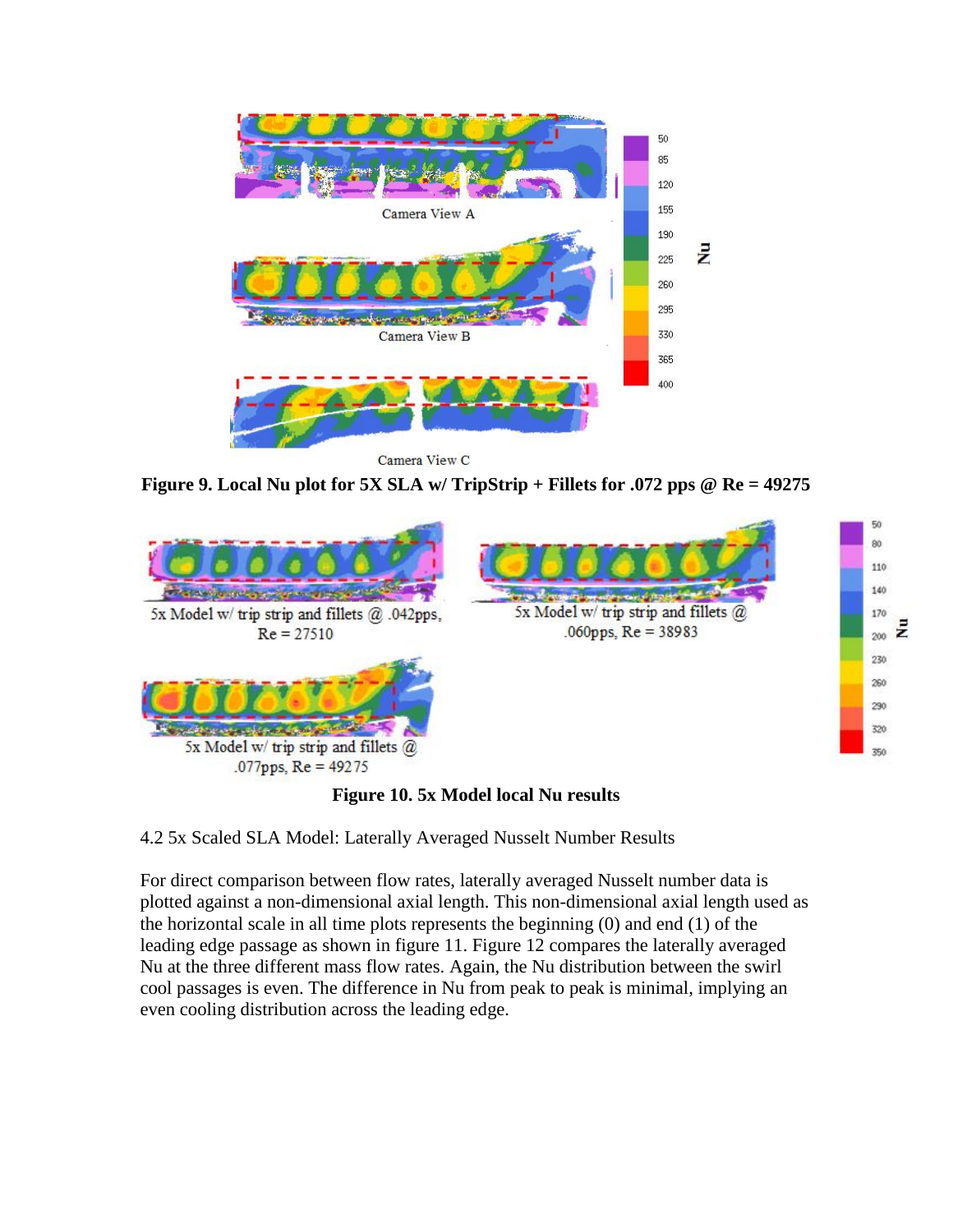

**Figure 11. Non-dimensional axial length reference diagram**



**Figure 12. 5x Model Laterally Averaged Nu Results**

4.3 5x and 6x Scaled SLA Model Comparison: Local Nusselt Number Results

One of the objectives of this investigation was to compare the current production blade (or "as-cast") 6x model with the 5x and model. Figure 13 shows the local Nusselt number contour plots of the 6x as-cast SLA model (representing the current production blade) compared to the 5x modified SLA model (with widened swirl cool slots and an added trip strip in addition to the geometry changes previously referenced). The contours compare each model's respective nominal flow rate. The 5x model with the trip strip has a uniform Nu distributions along the leading edge. In addition to a much lower magnitude, the 6x as-cast model's Nu distribution has a very different pattern. The cooling distribution is not as uniform as the 5x model with the added trip strip, specifically from the last three swirl slots in the passage.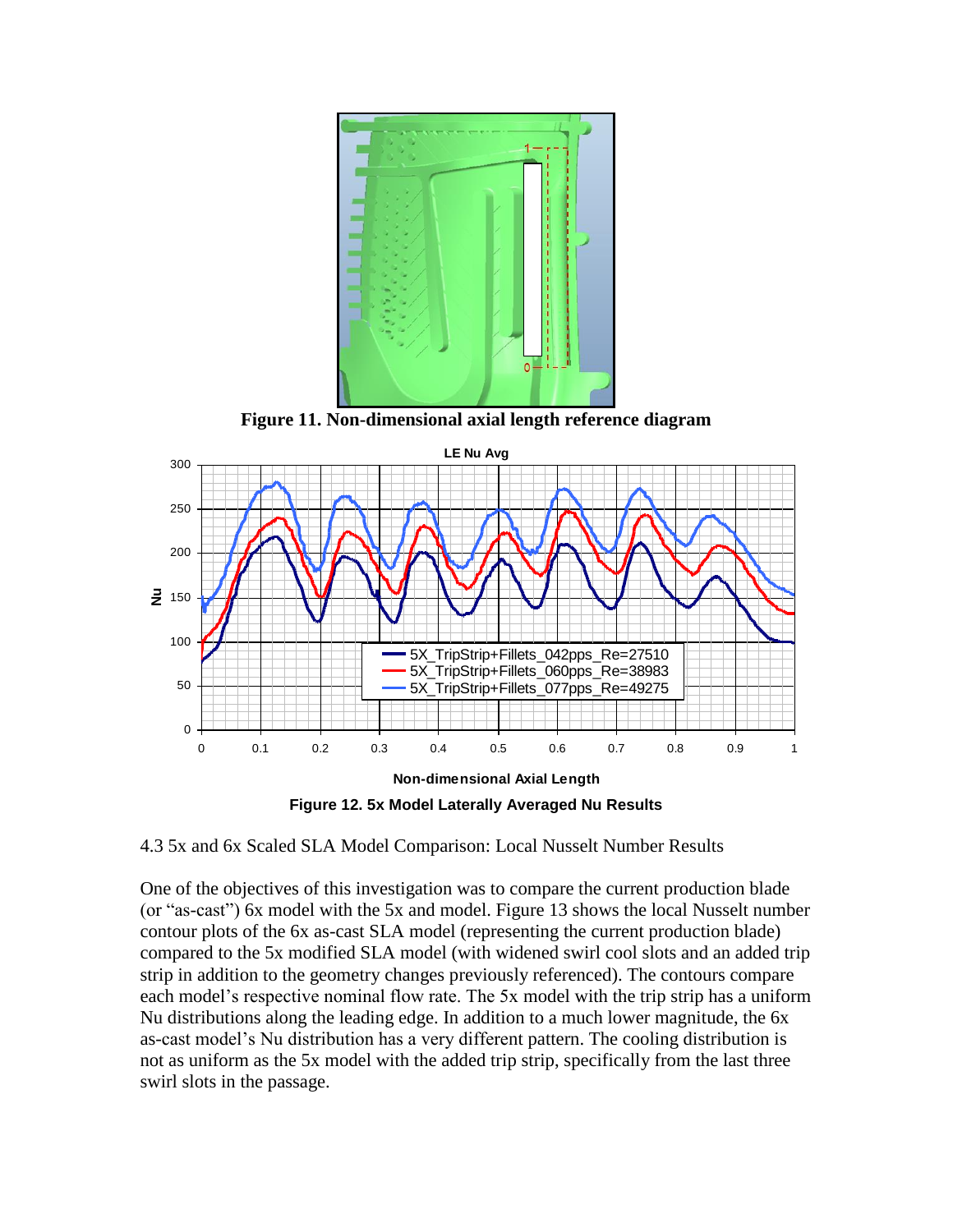

**Figure 13. Local Nu comparison between models**

4.4 5x and 6x Scaled SLA Model Comparison: Laterally Averaged Nusselt Number Results

Figure 14 shows the laterally averaged Nusselt number data plotted against a nondimensional axial length. The 6x as-cast model is being compared to the 5x modified model. Results show that adding a trip strip and widening the swirl cool slots gave an increase in Nusselt number over the regular as-cast design. For the 5x modified SLA model, averaging the Nu values across the leading edge shows an averaged increased Nu of 28% across the leading edge over the as-cast.



**Figure 14. Laterally averaged Nu comparison between models**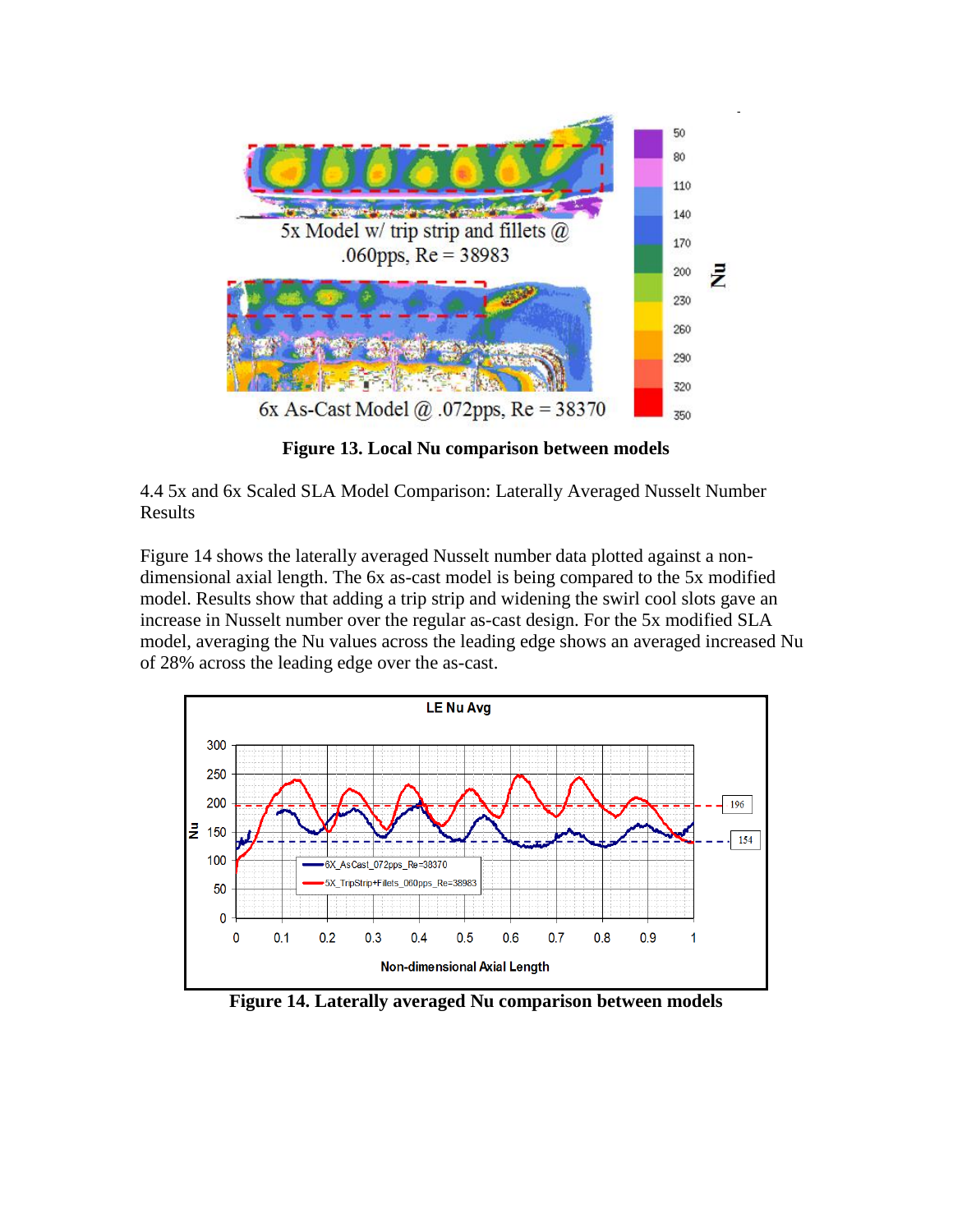### 5.5 Application of Findings to The Blade Thermal Model

The purpose of the thermal model is to simulate engine conditions experienced by the blade in order to predict temperatures at full heat load. The transient liquid crystal test results for the 5x scaled model show an average increase in Nu of 27.7% across the leading edge over the as-cast design with the addition of the trip strip. An increase in Nu along the interior of the blade leading edge implies a drop in temperature. In order to approximate this temperature drop from the current-production durability update blade (p/n: 380245-1), the increase in Nu along the leading edge has been applied to the thermal model. A temperature difference plot between the original thermal model and the model with 27.7% increased Nu is presented in figure 15. A temperature drop of approximately 25°F can be seen across the leading edge with the application of the 5x scaled model liquid crystal test results. The localized increase in temperature on the pressure side of the blade is due to the drop in HTC as a result of widening the swirl cool slots and the redistribution of flow through the slots.



**Figure 15. ANSYS temperature difference plot between original as-cast design and 5x scaled model results**

## **6. Conclusion**

- The blade has been experiencing higher temperatures than expected in the leading edge. An experiment was performed on a 5x scaled SLA model of the blade using the thermal imaging rig and liquid crystal paint.
- Results show that adding a trip strip and widening swirl cool slots give an average of 27.7% increase in Nusselt number across the leading edge compared to the original as-cast blade.
- Findings significant because they validate the 6x SLA model test, which now shows an averaged increase in Nusselt number of 31.6% with the thermal conductivity and data file error issues being resolved.
- Adding realistic casting geometries had a small but noticeable effect on heat transfer characteristics across the leading edge (about a 3-4% drop in average Nu).